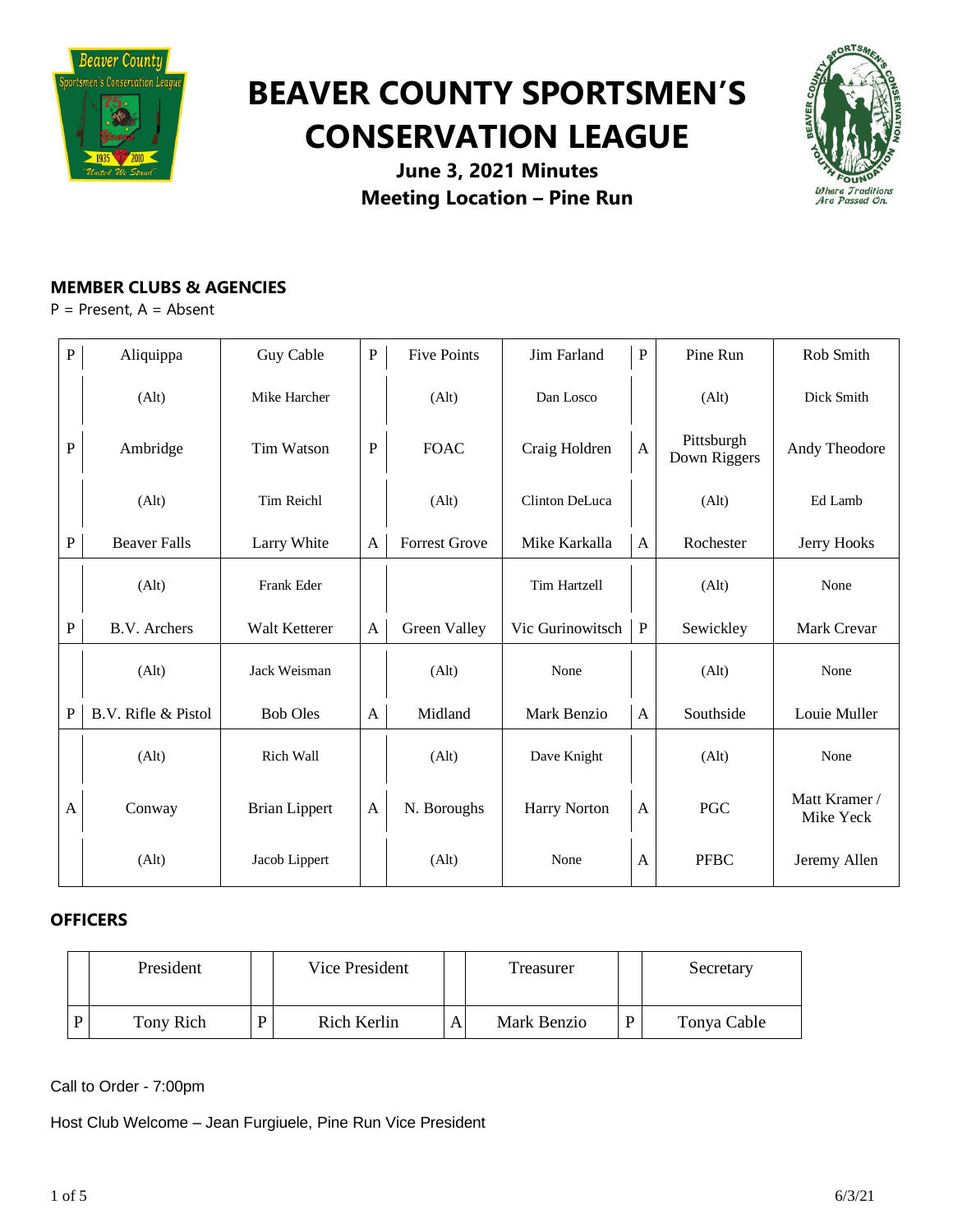#### **GUEST SPEAKER**

None

#### **Last Month's Minutes**

Correction voiced by Craig Holdren – Craig Holdren spoke with **Vogels office** regarding bills that needed addressed, he DID NOT speak with Elder Vogel. Sean Parnell is running for **US** senate.

– Motion to Approve as added and / or corrected, FOAC / 5 Points. Passed. Will stand as corrected.

**Treasurer's Report** – no report available. Treasurer not present.

**ELECTION** – NONE

(July – appoint nominating committee & October – Elections)

#### **COMMUNICATIONS**

• Sympathy card signed for George Sullivan for the passing of his wife.

# **STATE AGENCIES**

PA GAME COMMISSION – Matt Kramer / Mike Yeck

- Absent
- PA FISH & BOAT COMMISSION Jeremy Allen
	- Absent

# **COMMITTEE REPORTS**

BOOKLET - Rob Smith

• Information for the booklet can be sent directly to Frank Kelly (itame@itame.com)

# GAME - Mike Harcher

• Absent

POLLUTION - Mike Harcher

• Absent

#### FISHING DERBY - Mike Zon

• No report

#### FISH COMMITTEE - Mike Zon

- Local rivers are producing nice fish.
- Tony R. Large Flatheads being caught in the river. Blue catfish discussion. Discussion on some history of fish stockings.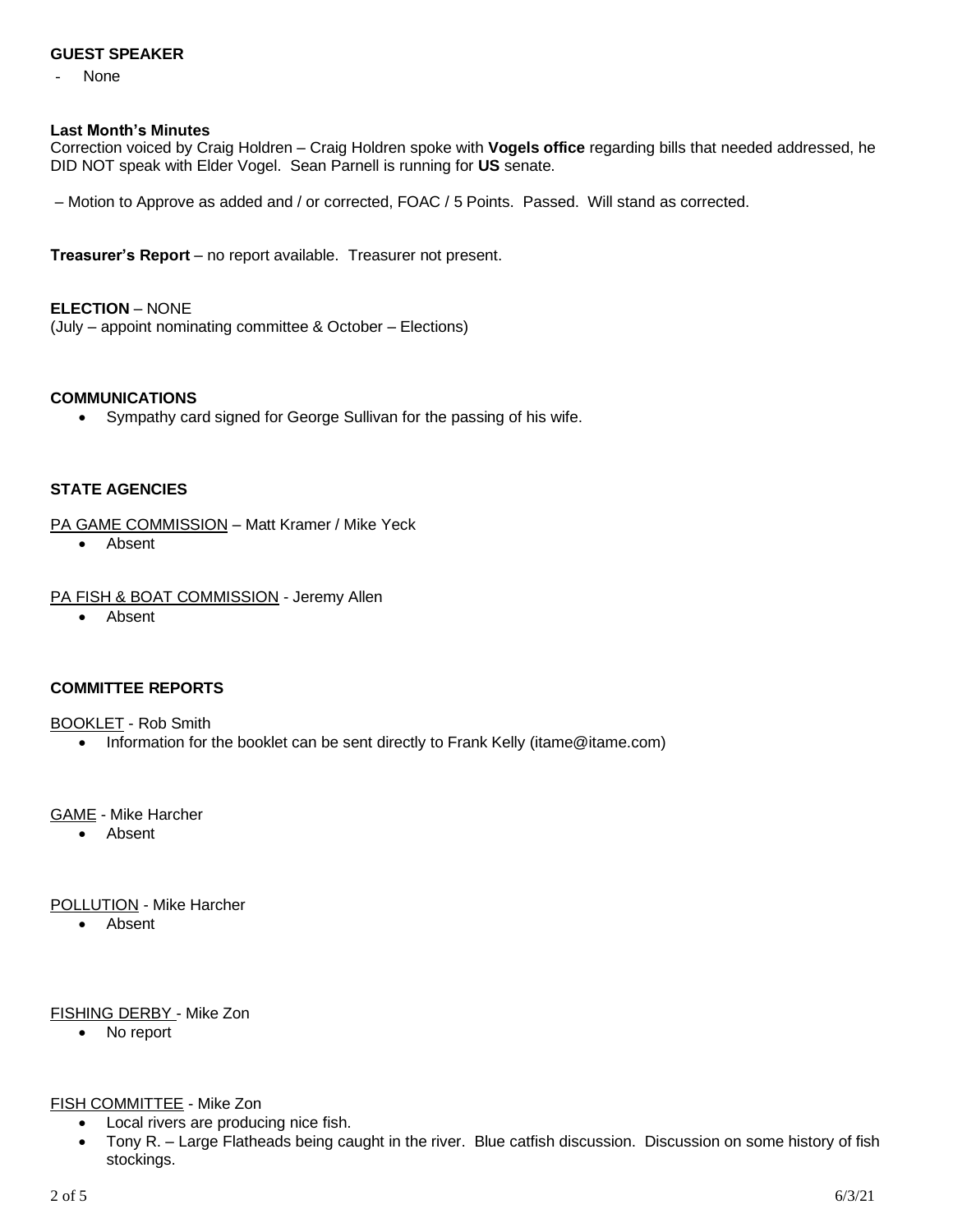# CONSERVATION CAMP - Breanna Edmiston

• Absent

Camp is cancelled for 2021.

ARCHERY - Walt Ketterer.

- Introductory Youth Archery every Thursday evening 7:00 8:45 pm. Instructions provided. Adult supervision.
- Cross bow discussion.
- $\bullet$  3 D Archery Shoot for kids (15 and under will be free) on June 13<sup>th</sup> at 5 Points.

# EVENTS COORDINATOR - Craig Holdren

- Nothing new. Has not received anything from any clubs to post to the website.
- Members of clubs that belong to the BCSCL can be reimbursed for driving to Harrisburg for the Rally on June 7, 2021. Details located on back side of Rally Flyer. See attached. [Reimbursement](https://drive.google.com/file/d/16hzIyfXUqaqXgxacNzIriq6h7UmpX4A9/view?usp=sharing) Instructions

# LEGISLATIVE - Bob Oles **2 A RALLY [INFORMATION](https://drive.google.com/file/d/1FmV9bSVlyehThVMTKPOBcBfSM81AXLev/view?usp=sharing)**

- Discusses the concerns for Chipman's view on gun control. See the attached article. Call your Senator and ask him to Vote NO to David Chipman. Only 39,000-gun owners have signed on so far; we have 5-million-gun owners in PA alone.
- Constitutional Carry & Right to Bear Arms Protection Act. Elder Vogel has NOT signed onto these Bills yet as of this date. See attached.
- Attached are the 2021-2022 bills to discuss at the Rally.
- Bob Oles will email all the information regarding the Rally to be held in Harrisburg on June 7, 2021.
- Craig H Devin Robinson has NOT signed off SB 624. His contact is (717)787-5839 to encourage him to sign on.

#### WE THE PEOPLE - Tony

- 1<sup>st</sup> meeting was held on 5/27/21 Sherrif Tony Guy & Committee Chairman Tony Cafarelli were present at the meeting.
- Party does not matter. Politically, they are trying to divide us. We are ALL patriots and citizens of the country.
- A committee was created. We are working on 501 C4, mission statement and by laws.
- Handbook to be worked on. These will be handed out to the politicians. Steps will be taken to be sure that we remain legally and politically correct as this committee moves forward.
- We would like to have Ted Nugent for a spokesperson for "We the People".

HUNTER EDUCATION - George Sullivan no longer the chairperson. (Mike Zon reported)

- In person classes possible to come after Sept 1<sup>st</sup>
- Cable Restraint Class to be held on 8/21/21 at Ambridge Club 8:00 am to 12:00 pm. Pre-register for \$15.00 at **<register-ed.com>**

# CONSERVATION DISTRICT - Dick Smith

• Absent

# YOUTH FOUNDATION – Mike Zon

- No meeting held in May
- Certificates of Appreciation presented to Clubs that donated to the Youth Foundation. (BVRP, BV Archers, Beaver Falls, Ambridge)
- Sporting Clay Fundraiser Shoot to be held on 9/11/21 at Rochester.
- $\bullet$  Ticket Sales for July 4<sup>th</sup> raffle going well. Guy has a few tickets available.

#### FUND RAISING - Need a Chairman.

 $\bullet$  The July 4<sup>th</sup> Raffle supporting the youth foundation.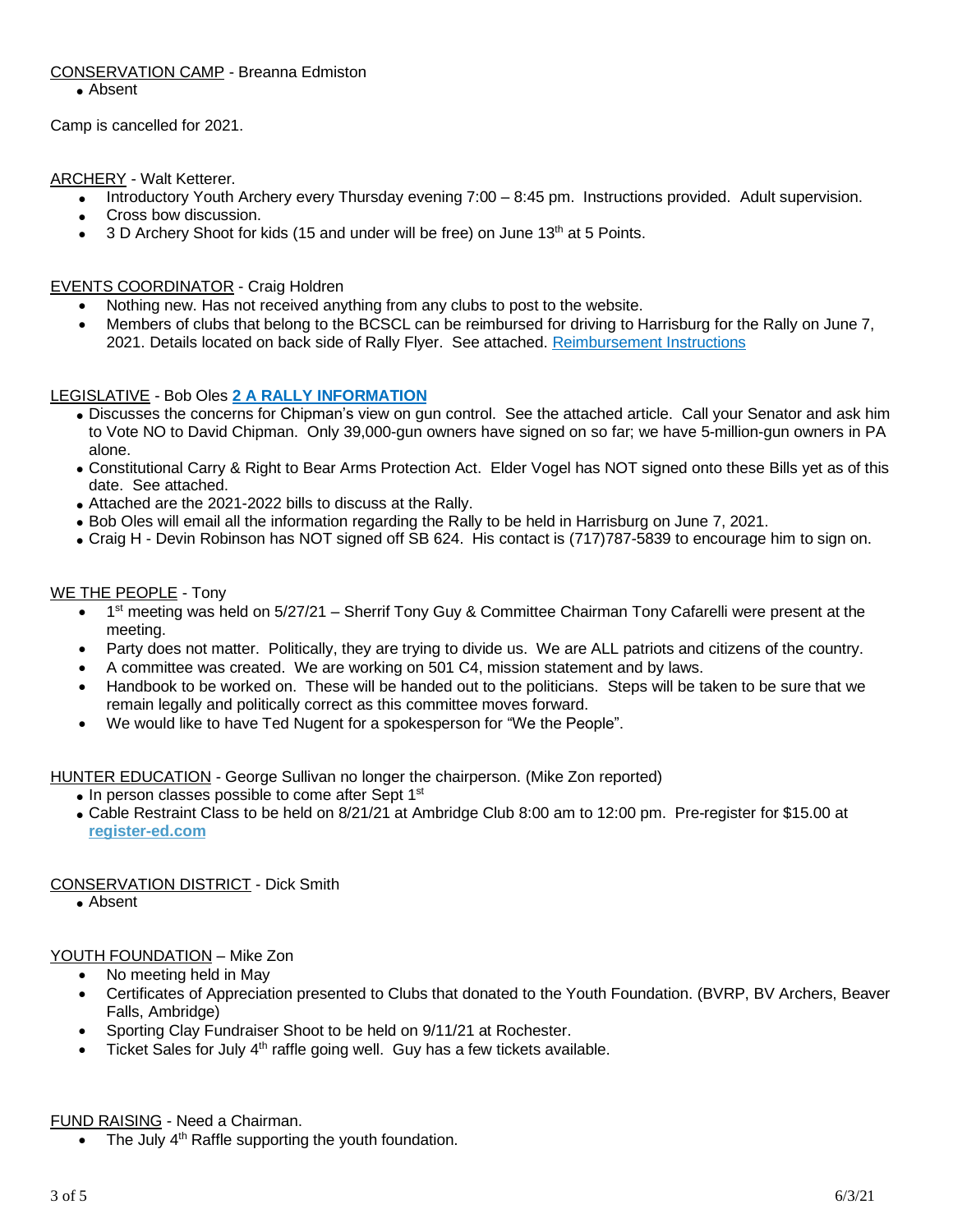# YOUTH MENTORED HUNTS - Rich Kerlin

- Pheasant Hunt will be on October 9<sup>th</sup>; registration will be on PA game Commission website at a later date.
- Goose Hunt someone new (Tony Caltury) was hired for Chief Clerk Beaver County commissioners and Rich Kerlin along with a few others will be meeting with him at some point to discuss the process for the hunt.

# YOUTH FIELD DAY - Tonya Cable

- Youth Field Day Committee meetings being held each month before the youth foundation meetings
- Station leads for the field day have been contacted for the planning of the 2022 field day.
- Next meeting will be 6/17/21 @ 6:00 pm
- Field Day date set for July 16, 2022
- Discussion regarding age appropriate for the youth field day. Asked for the delegate's input regarding age and additional ideas for the field day.
- [Inventory](https://drive.google.com/file/d/1q8cAxX0VXMQ4mbDOhw6atl6mx58gS5UB/view?usp=sharing) list of Field Day supplies attached. Inventory

#### **BANQUET** - Tony Rich

• May need to look at starting the banquet up again.

**BIG KNOB FAIR - Guy, Tonya & Chayce Cable** 

- To be held  $8/31/21 9/4/21$
- Asked for suggestions and ideas as planning moves forward.

# **UNFINISHED BUSINESS**

- President's meeting RSVP need a count for attendance.
- Rich K. Facebook Page for the League is created. Discussion of what should and should not be put on the Facebook page. Club information can be posted on the League's Facebook page. Any question of appropriateness to be discussed with Tony Rich.
- Go to the Facebook page; Like it and Follow it.
- May be able to merge the Facebook page and website eventually.

# **NEW BUSINESS**

• None

# **GOOD OF THE ORDER**

- Memorial for Mrs. Sullivan to be held on 6/27/21 at the Rochester Free Methodist Church
- President's Meeting to be held at Aliquippa Bucktails on 6/15/21 @ 7:00 pm
- We the People Meeting Thursday, June  $10^{th}$  @ 7:00 pm held at Rochester Club.

**NOTE:** Next month meeting to be held at Rochester (hosted by BVRP) on July 1, 2021 at 7:00 pm.

# **50/50 DRAWING**

• No Drawing

# **MOTION TO ADJOURN**

• Beaver Valley Archers / Beaver Valley Rifle & Pistol. Passed. 9:04pm